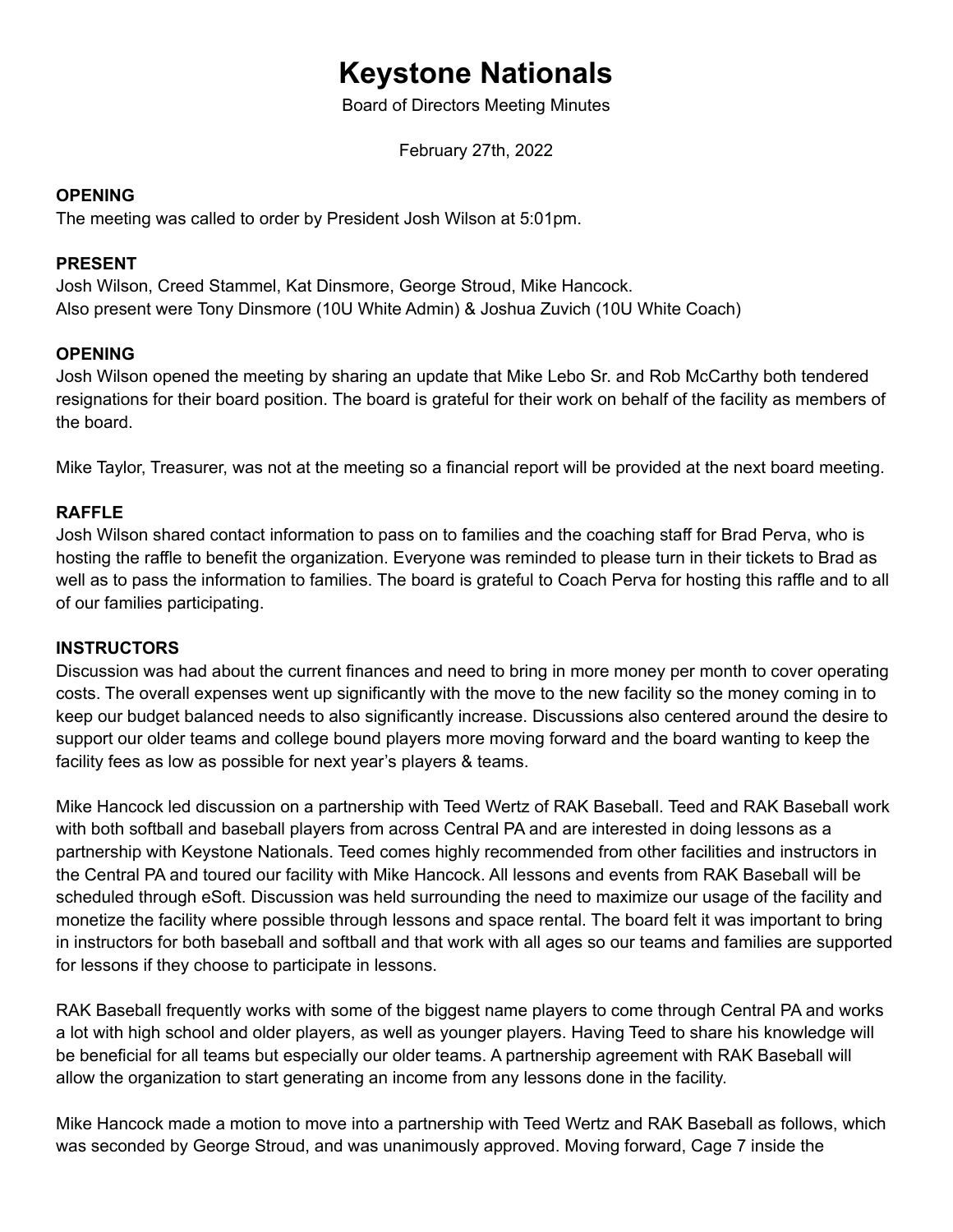Keystone Nationals facility will be designated for use by only RAK Baseball and instructors. As space is available, RAK Baseball may reserve additional space within the facility. A percentage of income generated by RAK Baseball will be paid to Keystone Nationals as a payment for the space usage, including both events inside and outside the facility. Teed Wertz agrees to host at least three summer camps, May 1 - October 1, for players in Central PA. All other instructors will be able to rent the facility with a percent of income generated through lessons going back to the facility after receiving board approval. The Board agreed to a one year agreement with RAK Baseball beginning March 1, 2022.

Kat Dinsmore will update a page on the Keystone Nationals website for RAK Baseball, instructors and eSoft (as ready). Kat will also work with Teed to cross promote RAK Baseball and Keystone Nationals via Instagram and to help market any summer camps hosted by RAK Baseball.

## **ESOFT SCHEDULING SOFTWARE**

Mike Hancock has another call with eSoft to determine how soon the software can be set up and rolled out to the public. Utilizing eSoft will allow the organization to know how the facility is being used and when and will help with monetizing the space and security for the facility. Teed Wertz, RAK Baseball instructors, and any additional instructors approved by the board will utilize the software to schedule facility space once it is live. The software will also be made available to the public to reserve space in the facility at set market pricing. Using eSoft will help the organization balance the existing team schedule along with rentals and lessons.

## **BOARD POSITION**

A motion was made by Creed Stammel and seconded by Kat Dinsmore to fill the vacant Vice President position with Mike Hancock. The motion passed unanimously.

## **SUSQUENITA HIGH SCHOOL**

Josh Wilson shared information from Bill Quigly on swapping space inside the facility at an unused time with space for both baseball and softball teams at Susquenita High School.

A motion was made by Mike Hancock to allow Bill Quigly and team to utilize the facility Mondays, Tuesdays and Thursdays from 3p - 5pm for the month of March in exchange for our teams being able to use the fields at Susquenita High School after the high school season ends, through the fall. The motion was seconded by Creed Stammel and passed unanimously.

## **MONETARY CONVERSATION**

Creed Stammel shared an update on a possible rent deduction based on improvements the organization has made to the facility. Discussion with the landlord is ongoing.

Information was shared that Vince Leone, coach of 10U White, volunteered and is running a clinic with volunteer assistance from additional coaches & current Nationals players. The four-week clinic will profit \$1,575 for the organization. The board greatly appreciates the clinic from Coach Leone and the volunteer hours that went into it. We've had great feedback so far from the participants.

Mike Hancock is looking into possibly adding a hitting clinic to the calendar.

Discussion was held about the potential to monetize our great parking lot and frontage along a busy road possibly through a flower sale, BBQ sale or similar. Kat Dinsmore will email parents asking if anyone has info on flower sales.

# **FACILITY UPDATE**